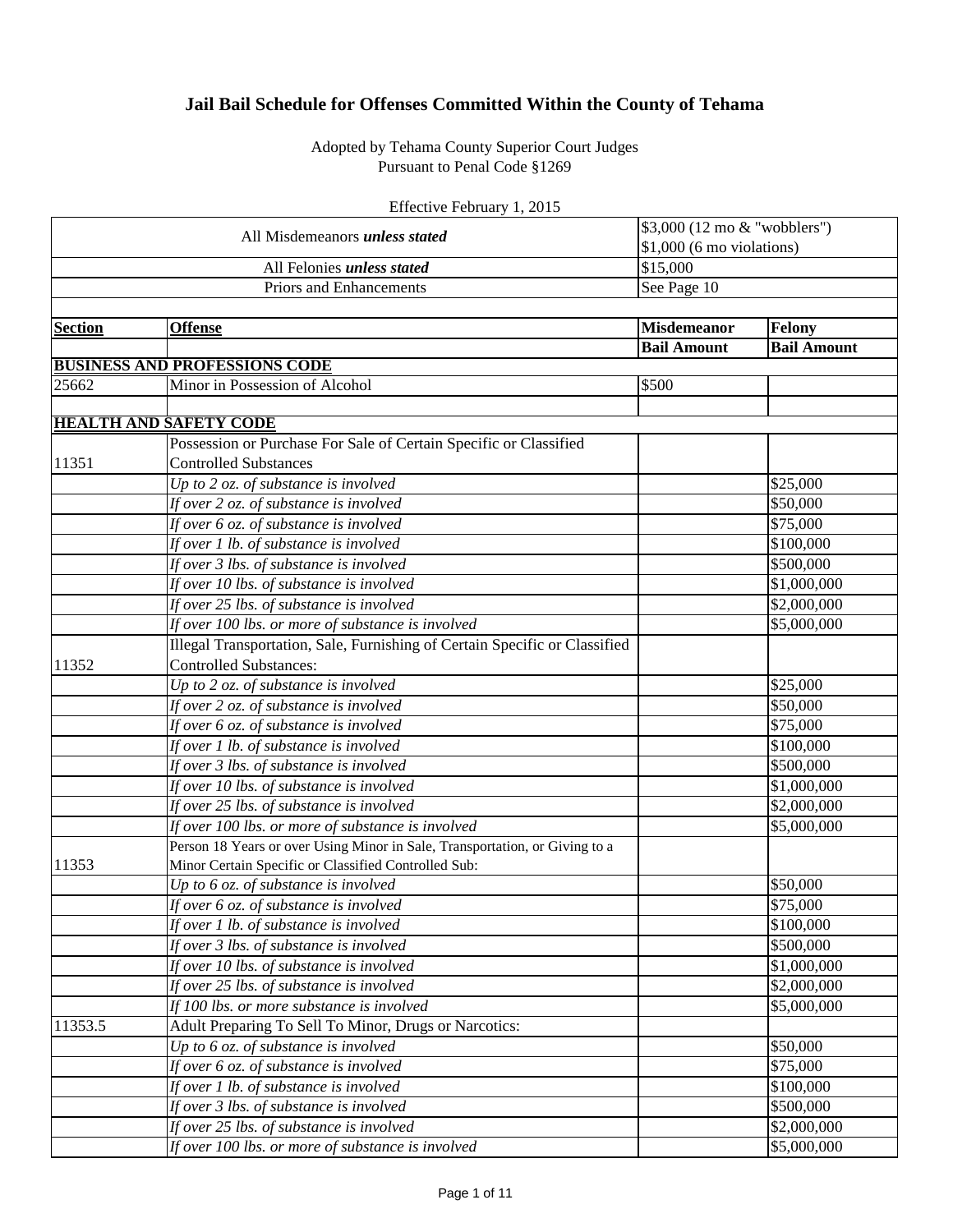| <b>Section</b> | <b>Offense</b>                                                          | <b>Misdemeanor</b> | <b>Felony</b>      |
|----------------|-------------------------------------------------------------------------|--------------------|--------------------|
|                |                                                                         | <b>Bail Amount</b> | <b>Bail Amount</b> |
|                | Persons Under 18 Years Using Minor in Sale, Transportation, or Giving   |                    |                    |
| 11354          | to a Minor Certain Specific or Classified Substances:                   |                    |                    |
|                | Up to $2$ oz. of substance is involved                                  |                    | \$25,000           |
|                | If over 2 oz. of substance is involved                                  |                    | \$50,000           |
|                | If over 6 oz. of substance is involved                                  |                    | \$75,000           |
|                | If over 1 lb. of substance is involved                                  |                    | \$100,000          |
|                | If over 3 lbs. of substance is involved                                 |                    | \$500,000          |
|                | If over 10 lbs. of substance is involved                                |                    | \$1,000,000        |
|                | If over 25 lbs. of substance is involved                                |                    | \$2,000,000        |
|                | If over 100 lbs. or more of substance is involved                       |                    | \$5,000,000        |
| 11357(b)       | Possession of Marijuana (less than one ounce)                           | \$370              |                    |
| 11358          | Marijuana -Cultivation and/or Processing                                |                    |                    |
|                | Up to 10 lbs                                                            |                    | \$15,000           |
|                | If over 10 lbs                                                          |                    | \$25,000           |
|                | If over 25 lbs. of substance is involved                                |                    | \$50,000           |
| 11359          | Marijuana -Possession For Sale                                          |                    |                    |
|                | Up to $1 lb$                                                            |                    | \$15,000           |
|                | If over 1 lb.                                                           |                    | \$20,000           |
|                | If over 5 lbs.                                                          |                    | \$25,000           |
|                | If over 10 lbs.                                                         |                    | \$30,000           |
|                | If over 25 lbs.                                                         |                    | \$50,000           |
| 11360(a)       | Marijuana -Transportation, Sale, Furnishing:                            |                    |                    |
|                | $\overline{Up\ to}\ l\ lb$                                              |                    | \$15,000           |
|                | If over $1 lb$                                                          |                    | \$20,000           |
|                | If over 5 lbs.                                                          |                    | \$25,000           |
|                | If over 10 lbs.                                                         |                    | \$30,000           |
|                | If over $25$ lbs.                                                       |                    | \$50,000           |
|                | Marijuana, Person 18 years or over using minor in sale, transportation, |                    |                    |
| 11361          | giving to minor                                                         |                    |                    |
|                | Up to $5$ lbs.                                                          |                    | \$30,000           |
|                | If over $5$ lbs.                                                        |                    | \$40,000           |
|                | If over 10 lbs.                                                         |                    | \$50,000           |
|                | If over 25 lbs.                                                         |                    | \$100,000          |
|                | Maintaining Place for Selling, Giving, Using of Certain Specific or     |                    |                    |
| 11366          | <b>Classified Controlled Substance</b>                                  |                    | \$25,000           |
| 11366.5(b)     | Allowing Location to be Fortified for Drug Sales                        |                    | \$25,000           |
| 11366.6        | <b>Using Fortified Location For Sale</b>                                |                    | \$50,000           |
| 11378          | Possession of Controlled Substances for Sale:                           |                    |                    |
|                | If 100 pills or less                                                    |                    | \$15,000           |
|                | Over 100 pills                                                          |                    | \$25,000           |
|                | Up to $6$ oz. of substance is involved                                  |                    | \$15,000           |
|                | If over 6 oz. of substance is involved                                  |                    | \$25,000           |
|                | If 1 lb. or more of substance is involved                               |                    | \$50,000           |
|                | If over 3 lbs. of substance is involved                                 |                    | \$100,000          |
|                | If over 10 lbs. of substance is involved                                |                    | \$200,000          |
|                | If 25 lbs. or more substance is involved                                |                    | \$500,000          |
|                |                                                                         |                    |                    |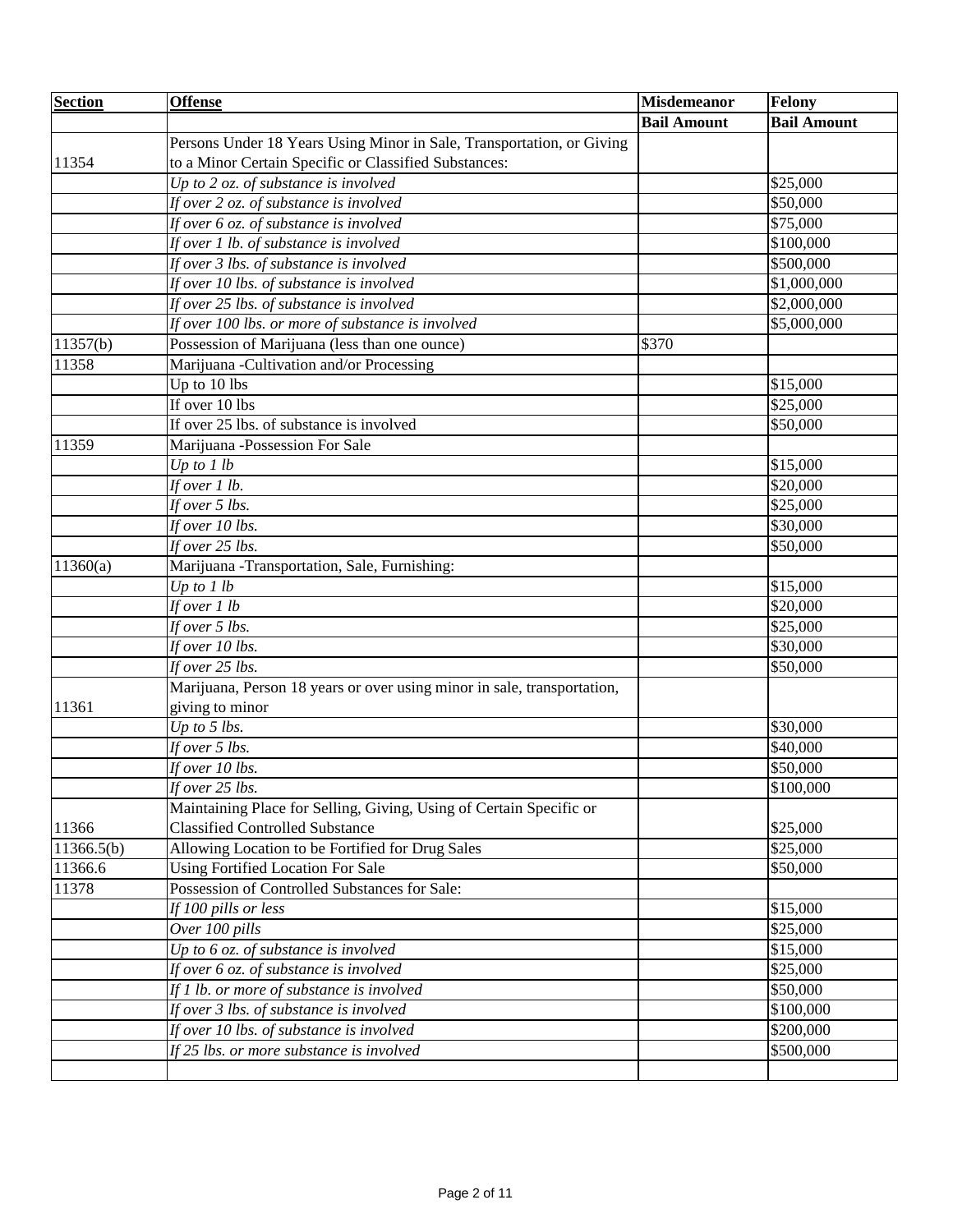| <b>Section</b> | <b>Offense</b>                                                      | <b>Misdemeanor</b> | <b>Felony</b>      |
|----------------|---------------------------------------------------------------------|--------------------|--------------------|
|                |                                                                     | <b>Bail Amount</b> | <b>Bail Amount</b> |
| 11378.5        | Possession or Purchase For Sale of PCP                              |                    |                    |
|                | If 1 oz. or less liquid or 1 gram powder                            |                    | \$25,000           |
|                | If over 1 oz. liquid or over 1 gram powder                          |                    | \$50,000           |
|                | If over 6 oz. liquid or over 6 grams powder                         |                    | \$75,000           |
|                | If over 1 quart liquid or 2 oz. powder                              |                    | \$100,000          |
|                | If over 1 gallon liquid or 8 oz. powder                             |                    | \$150,000          |
|                | If over 3 gallons liquid or 1.5 lbs. powder                         |                    | \$250,000          |
|                | If over 5 gallons liquid or 2.5 lbs. powder                         |                    | \$500,000          |
|                | If over 20 gallons liquid or 10 lbs. powder                         |                    | \$1,000,000        |
|                | If over 25 gallons liquid or 12.5 lbs. powder                       |                    | \$2,000,000        |
|                | If over 200 gallons liquid or 100 lbs. powder                       |                    | \$5,000,000        |
| 11379          | Sale of Controlled Substances:                                      |                    |                    |
|                | If 2 oz. of substance is involved                                   |                    | \$25,000           |
|                | If over 2 oz. of substance is involved                              |                    | \$50,000           |
|                | If over 6 oz. of substance is involved                              |                    | \$75,000           |
|                | If 1 lb. or more of substance is involved                           |                    | \$100,000          |
|                | If over 3 lbs. of substance is involved                             |                    | \$150,000          |
|                | If over 10 lbs. of substance is involved                            |                    | \$250,000          |
|                | If over 25 lbs. of substance is involved                            |                    | \$500,000          |
| 11379.5        | Sale of PCP:                                                        |                    |                    |
|                | If 1 oz. or less liquid or 1 gram powder                            |                    | \$25,000           |
|                | If over 1 oz. liquid or over 1 gram powder                          |                    | \$50,000           |
|                | If over 6 oz. liquid or over 6 grams powder                         |                    | \$75,000           |
|                | If over 1 quart liquid or 2 oz. powder                              |                    | \$100,000          |
|                | If over 1 gallon liquid or 8 oz. powder                             |                    | \$150,000          |
|                | If over 3 gallons liquid or 1.5 lbs. powder                         |                    | \$250,000          |
|                | If over 5 gallons liquid or 2.5 lbs. powder                         |                    | \$500,000          |
|                | If over 20 gallons liquid or 10 lbs. powder                         |                    | \$1,000,000        |
|                | If over 25 gallons liquid or 12.5 lbs. powder                       |                    | \$2,000,000        |
|                | If over 200 gallons liquid or 100 lbs. powder                       |                    | \$5,000,000        |
| 11379.6(a)     | Manufacture of a Controlled Substance                               |                    | \$100,000          |
| 11379.6(c)     | Offer to Manufacture                                                |                    | \$25,000           |
| 11379.8        | Enhancement to 11379.6 -PCP, Methamphetamine:                       |                    |                    |
|                | If over 1 lb. or 3 gallons                                          |                    | \$500,000          |
|                | If over 3 lbs. or 10 gallons                                        |                    | \$1,000,000        |
|                | If over 10 lbs. or 25 gallons                                       |                    | \$2,000,000        |
| 11380          | Soliciting Minor Re Controlled Substances                           |                    |                    |
| 11383.5        | Possession of Precursors with Intent to Manufacture Methamphetamine |                    | \$50,000           |
| 11383(a) & (b) | Possession of Precursors with Intent to Manufacture PCP             |                    | \$50,000           |
| 120291         | Knowingly Exposing Another to HIV                                   |                    | \$25,000           |
|                |                                                                     |                    |                    |
|                |                                                                     |                    |                    |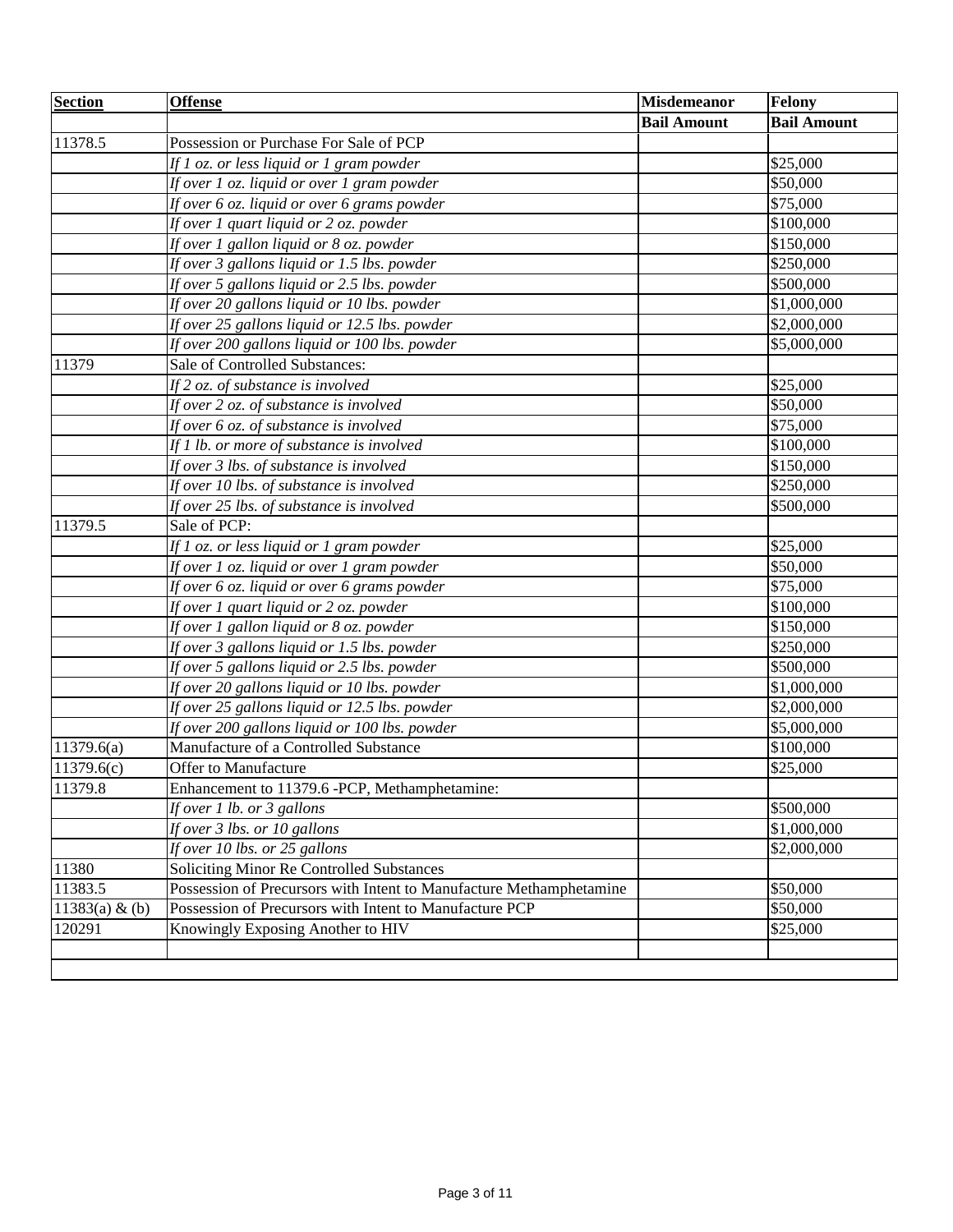| <b>Section</b>       | <b>Offense</b>                                                        | <b>Misdemeanor</b> | <b>Felony</b>       |
|----------------------|-----------------------------------------------------------------------|--------------------|---------------------|
|                      |                                                                       | <b>Bail Amount</b> | <b>Bail Amount</b>  |
| <b>PENAL CODE</b>    |                                                                       |                    |                     |
| 76                   | Threats to the Life of an Official or Judge                           |                    | \$250,000           |
| 95.1                 | Threatening Jurors following Verdict in Criminal Proceeding           |                    | \$25,000            |
| 118                  | Perjury in Connection with Welfare Fraud                              |                    | \$25,000            |
| 127                  | Subordination of Perjury                                              |                    | \$25,000            |
| 136.1 -all sub $\S$  | Preventing, Dissuading Witness from Attending/Testifying              | \$5,000            | \$100,000           |
|                      | Bribery or Threat to Use Force of Violence Against Person or Property |                    |                     |
| 137                  | of Crime to Witness or Victim                                         | \$5,000            | \$25,000            |
| 148.9                | False ID to Police Officer                                            | \$3,000            |                     |
| 149                  | Assault by Officer under Color of Authority                           |                    | \$50,000            |
| $166(a)-(c)$         | Contempt/Protective Orders                                            | \$5,000            |                     |
|                      |                                                                       |                    | Same as substantive |
| 182                  | Conspiracy                                                            |                    | offense             |
| 186.22(a)            | <b>Criminal Threats</b>                                               |                    | \$25,000            |
| $186.22(b)(1)$ &     |                                                                       |                    |                     |
| 186.22(d)            | Participating in Criminal Street Gang                                 |                    | \$50,000            |
| 186.22(b)(4)         | Participating in Criminal Street Gang (Life)                          |                    | \$1,000,000         |
| 187                  | Murder with special circumstance                                      |                    | No Bail             |
|                      | All other Murders                                                     |                    | \$1,000,000         |
| 191.5                | Vehicular Manslaughter (DUI with Gross Negligence)                    |                    | \$150,000           |
| 192(a)               | Manslaughter - Voluntary                                              |                    | \$60,000            |
| 192(b)               | Manslaughter - Involuntary                                            |                    | \$30,000            |
| 192(c)(1)            | Manslaughter-Driving vehicle with gross negligence                    |                    | \$60,000            |
| 192(c)(2)            | Manslaughter - Driving without gross negligence                       | \$5,000            | \$30,000            |
| 203                  | Mayhem                                                                |                    | \$100,000           |
| 205                  | <b>Aggravated Mayhem (LIFE)</b>                                       |                    | \$1,000,000         |
| 206                  | Torture (LIFE)                                                        |                    | \$1,000,000         |
| 207                  | Kidnapping                                                            |                    | \$50,000            |
| $207$ (See 667.8(a)) | Kidnapping for Purpose of Felony Sexual Offense                       |                    | \$500,000           |
| 207(b)               | Kidnapping Victim Under 14                                            |                    | \$500,000           |
| 209(a)               | Kidnapping for Ransom or Extortion                                    |                    | \$500,000           |
| 209.5                | Kidnapping During a Car Jacking                                       |                    | \$500,000           |
| $\overline{210.5}$   | False Imprisonment - Kidnap to Evade Arrest                           |                    | \$100,000           |
| 211                  | Robbery                                                               |                    | \$50,000            |
| 212.5(a)             | Robbery - 1st Degree                                                  |                    | \$50,000            |
| 212.5(b)             | Robbery - 1st Degree                                                  |                    | \$50,000            |
| 212.5(c)             | Robbery - 2nd Degree                                                  |                    | \$35,000            |
| 215                  | Car Jacking                                                           |                    | \$100,000           |
| 219                  | Train Wrecking (LIFE)                                                 |                    | \$1,000,000         |
| 219.1                | Throwing Rocks or Missiles at Common Carrier With Injury              |                    | \$25,000            |
|                      | Assault with Intent to Commit Mayhem, Rape, Sodomy, Oral              |                    | Same as substantive |
| 220                  | Copulation or any Violation of PC §§264.1, 288, or 289                |                    | offense             |
| 241.1                | <b>Assault Upon Custodial Officer</b>                                 |                    | \$20,000            |
| 243(b)               | <b>Battery Upon Peace Officer or Fireman</b>                          |                    | \$25,000            |
| $\overline{243}$ (d) | <b>Battery With Serious Bodily Injury</b>                             |                    | \$50,000            |
| 243(e)               | Domestic Violence                                                     | \$5,000            |                     |
| 243.1                | <b>Battery Upon Custodial Officer</b>                                 |                    | \$25,000            |
| 243.4                | <b>Sexual Battery</b>                                                 |                    | \$25,000            |
| 244                  | <b>Assault with Chemical</b>                                          |                    | \$50,000            |
|                      | Assault with Deadly Weapon or Force Likely to Produce Great Bodily    |                    |                     |
| 245(a)(1)            | Injury                                                                |                    | \$30,000            |
| $\sqrt{245(a)(2)}$   | Assault with a Firearm                                                |                    | \$60,000            |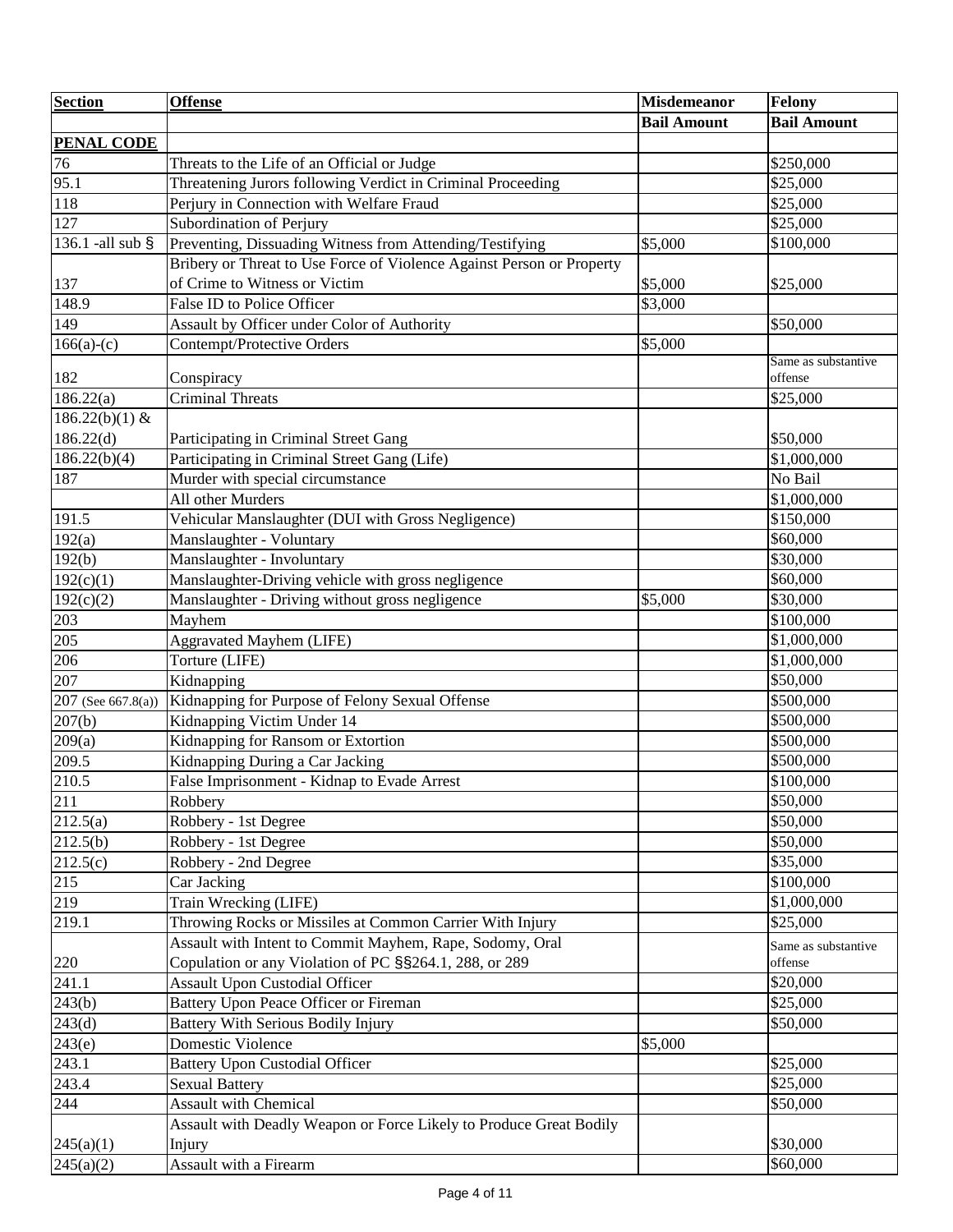| <b>Section</b>      | <b>Offense</b>                                                      | <b>Misdemeanor</b> | <b>Felony</b>      |
|---------------------|---------------------------------------------------------------------|--------------------|--------------------|
|                     |                                                                     | <b>Bail Amount</b> | <b>Bail Amount</b> |
| 245(a)(3)           | Assault with a Machine Gun                                          |                    | \$100,000          |
| $\overline{2}45(b)$ | <b>Assault with Semi-Automatic Firearm</b>                          |                    | \$100,000          |
|                     | Assault (Other than Firearm) or Force Likely to Cause Great Bodily  |                    |                    |
| 245(c)              | Injury Upon a Peace Officer or Fireman                              |                    | \$50,000           |
| 245(d)(1)           | Assault with a Firearm Upon Peace Officer or Fireman                |                    | \$100,000          |
|                     | Assault with a Firearm Upon Peace Officer or Fireman with a Semi-   |                    |                    |
| 245(d)(2)           | <b>Automatic Rifle</b>                                              |                    | \$200,000          |
| 245(d)(3)           | Assault with a Machine Gun Upon Peace Officer or Fireman            |                    | \$250,000          |
| 246                 | Shooting at Inhabited Dwelling, Building, Occupied Motor Vehicle    |                    | \$250,000          |
| 261                 | Rape                                                                |                    | \$100,000          |
| 262                 | <b>Spousal Rape</b>                                                 |                    | \$100,000          |
| 264.1               | Rape in Concert with Force and Violence                             |                    | \$200,000          |
| 266(h)              | Pimping                                                             |                    | \$25,000           |
| 266(h)(1)(2)        | <b>Pimping Minor</b>                                                |                    | \$50,000           |
| 266(i)              | Pandering                                                           |                    | \$25,000           |
| 266(i)              | Pandering Minor                                                     |                    | \$50,000           |
|                     |                                                                     |                    |                    |
| 269                 | Aggravated Sexual Assault of Child                                  |                    | \$1,000,000        |
| 273a(a)             | Child Endangerment Likely to Produce G.B.I. or Death                |                    | \$50,000           |
| 273d(a)             | <b>Child Beating</b>                                                |                    | \$50,000           |
| 273.5               | Causing Corporal Injury to Spouse/Cohabitant                        | \$5,000            | \$50,000           |
| 273.6               | Violation of Domestic Violence Restraining Order                    | \$5,000            | \$15,000           |
| 273(a)(b)           | Cruelty or Endangering Health of Children                           | \$5,000            |                    |
| 278                 | <b>Child Abduction</b>                                              |                    | \$50,000           |
| 278.5               | Child Concealment in Violation of Custody Order                     |                    | \$25,000           |
| 285                 | Incest                                                              |                    | \$50,000           |
| 286                 | Sodomy (see each subsection below)                                  |                    |                    |
| 286(b)(1)           | Sodomy If Victim Under 18                                           |                    | \$50,000           |
| 286(b)(2)           | Sodomy If Victim Under 16 and Defendant over 21                     |                    | \$75,000           |
|                     | Sodomy If Victim Under 14 and Defendant 10 or More Years Older than |                    |                    |
| 286(c)(1)           | Victim                                                              |                    | \$100,000          |
|                     | Sodomy If Defendant Compelled by Another by Force, Duress, Threats, |                    |                    |
| 286(c)(2)           | or G.B.I.                                                           |                    | \$100,000          |
| 286(d)              | Sodomy If in Concert with Force and Violence                        |                    | \$100,000          |
| 286(e)              | Sodomy If Committed in S.P. or C.J.                                 |                    | \$50,000           |
| 286(f)              | Sodomy If Victim is Unconscious of Nature of Act                    |                    | \$50,000           |
| 288(a)              | Lewd Act with Child Under 14 Years                                  |                    | \$50,000           |
| 288(b)              | Lewd Act with Child Under 14 Years with Force                       |                    | \$75,000           |
| 288(c)              | Lewd Act with Victim 14/15 - Suspect 10 years older                 |                    | \$25,000           |
| 288a                | Oral Copulation (see each subsection below)                         |                    |                    |
| 288a(b)(1)          | Oral Copulation If Victim under 18                                  |                    | \$25,000           |
| 288a(b)(2)          | Oral Copulation If Victim under 16 and Defendant over 21            |                    | \$75,000           |
|                     | Oral Copulation If Victim Under 14 and Defendant 10 or More Years   |                    |                    |
| 288a(c)             | Older Than Victim                                                   |                    | \$100,000          |
|                     | Oral Copulation If Defendant Compelled Another by Force, Duress,    |                    |                    |
| 288a(c)(2)          | Threats, or G.B.I.                                                  |                    | \$50,000           |
| 288a(c)(3)          | Oral Copulation If Defendant Commits Acts by Threat of Retaliation  |                    | \$50,000           |
| 288a(d)             | Oral Copulation If in Concert with Force and Violence               |                    | \$100,000          |
| 288a(e)             | Oral Copulation If Committed in S.P. or C.J.                        |                    | \$30,000           |
| 288a(f)             | Oral Copulation If Victim is Unconscious of Nature of Act           |                    | \$50,000           |
| 288.5               | Continuous Sexual Abuse of Child                                    |                    | \$200,000          |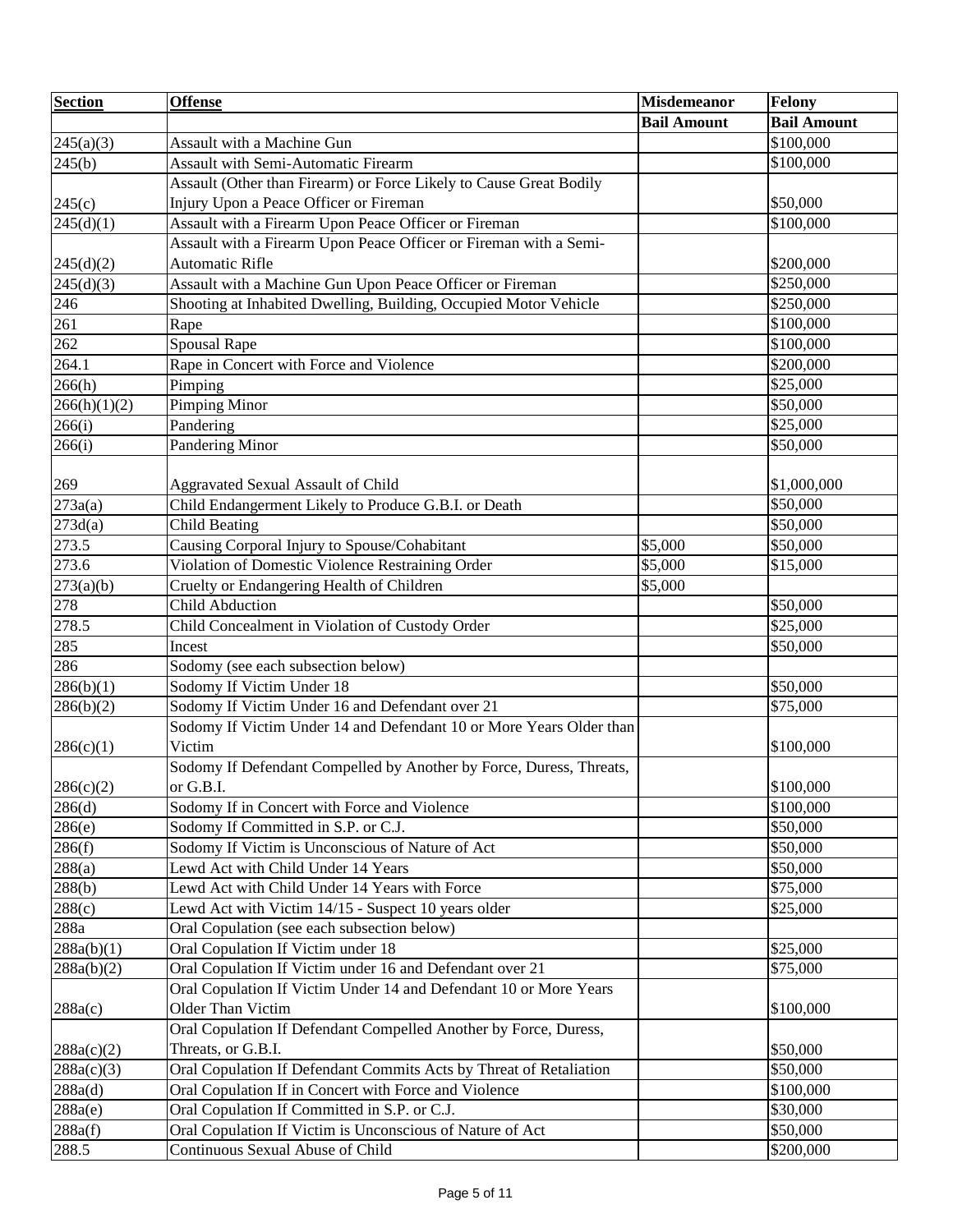| <b>Section</b> | <b>Offense</b>                                                            | <b>Misdemeanor</b> | <b>Felony</b>      |
|----------------|---------------------------------------------------------------------------|--------------------|--------------------|
|                |                                                                           | <b>Bail Amount</b> | <b>Bail Amount</b> |
| 288.7          | Sexual Acts with a Child 10 Years or Younger                              |                    | \$1,000,000        |
| 289            | Penetration by Foreign Object                                             |                    | \$50,000           |
| 289            | All Subdivisions of 289                                                   |                    | \$50,000           |
| 290            | Sex Offender - Failure to Register                                        | \$3,000            | \$25,000           |
| 347(a)         | Willful Contamination of Food                                             |                    | \$25,000           |
| 368            | <b>Elder Abuse</b>                                                        |                    | \$50,000           |
| 405b           | Lynching                                                                  |                    | \$50,000           |
| 417(c)         | Brandishing a Firearm in the Presence of a Peace Officer                  | \$5,000            |                    |
| 417(c)         | Threatening Peace Officer with Firearm                                    |                    | \$50,000           |
| 422            | <b>Criminal Threats of Violence</b>                                       | \$5,000            | \$50,000           |
| 422.7          | Hate Crime for Purpose of Intimidating or Interfering                     |                    | \$25,000           |
| 424            | Embezzlement or Falsification of Accounts by Public Officers              |                    | \$25,000           |
| 451(a)         | <b>Arson Causing Great Bodily Injury</b>                                  |                    | \$250,000          |
| 451(b)         | Arson, Inhabited Structure                                                |                    | \$250,000          |
| 451(c)         | Arson, Structure of Forest Land                                           |                    | \$75,000           |
| 451(d)         | Arson, Other Property                                                     |                    | \$50,000           |
| 452(a)         | Recklessly Causing Fire with Great Bodily Injury                          |                    | \$50,000           |
| 453(a)         | Explosives, Flammable Matter, Possession                                  |                    | \$50,000           |
| 453(b)         | Firebomb, Possession, Manufacture, Disposal                               |                    | \$50,000           |
| 454(a)(2)      | <b>Arson During State of Emergency</b>                                    |                    | \$250,000          |
| 459            | <b>Residential Burglary</b>                                               |                    | \$50,000           |
| 459            | Residential Burglary, Person Present                                      |                    | \$100,000          |
| 459.5          | Shoplifting                                                               | \$3,000            | \$15,000           |
| 464            | <b>Burglary with Explosives</b>                                           |                    | \$50,000           |
| 484c           | <b>Embezzlement of Funds for Construction</b>                             |                    | \$25,000           |
|                | Credit Card Obtained in Violation of P.C. 484(e) or Forged card; Used     |                    |                    |
|                | for Obtaining Anything of Value - If value of goods, etc. received        |                    |                    |
| 484(g)         | exceeds \$400 in consecutive 6 month period                               |                    | \$15,000           |
|                |                                                                           |                    |                    |
|                | Credit Card, Fraudulent-Merchant furnishing Goods with Knowledge of -     |                    |                    |
| 484h(a)        | If payment received exceeds \$400 in consecutive 6 month period           |                    | \$15,000           |
|                | Credit Card Issuer-Merchant Fraudulently Receiving Payment From -         |                    |                    |
|                | If payment received for goods, etc., not furnished goods exceeds \$400 in |                    |                    |
| 484h(b)        | consecutive 6 month period                                                |                    | \$15,000           |
| 490.2          | Petty Theft                                                               | \$3,000            | \$15,000           |
|                | Receiving Stolen Property if Value More than \$950                        |                    |                    |
| 496            | (or amount received, whichever is higher)                                 |                    | \$15,000           |
|                | Stolen Property, Bringing into State                                      |                    |                    |
| 497            | (or amount stolen, whichever is higher)                                   |                    | \$15,000           |
| 502            | Computer Fraud (or amount stolen, whichever is higher)                    |                    | \$15,000           |
|                | Embezzlement, Misappropriation by Public Officers                         |                    |                    |
| 504            | (or amount stolen, whichever is higher)                                   |                    | \$50,000           |
|                | Embezzlement, Disposal of Personal Property Under Lease or Lien           |                    |                    |
| 504a           | (or amount stolen, whichever is higher)                                   |                    | \$15,000           |
|                | Embezzlement of Proceeds of Sale of Secured Property                      |                    |                    |
| 504b           | (or amount stolen, whichever is higher)                                   |                    | \$15,000           |
| 505            | Embezzlement (or amount stolen, whichever is higher)                      |                    | \$15,000           |
|                | Embezzlement, Misappropriation by Trustee, Contractor                     |                    |                    |
| 506            | (or amount stolen, whichever is higher)                                   |                    | \$25,000           |
| 507            | Embezzlement by Bailee (or amount stolen, whichever is higher)            |                    | \$15,000           |
|                |                                                                           |                    |                    |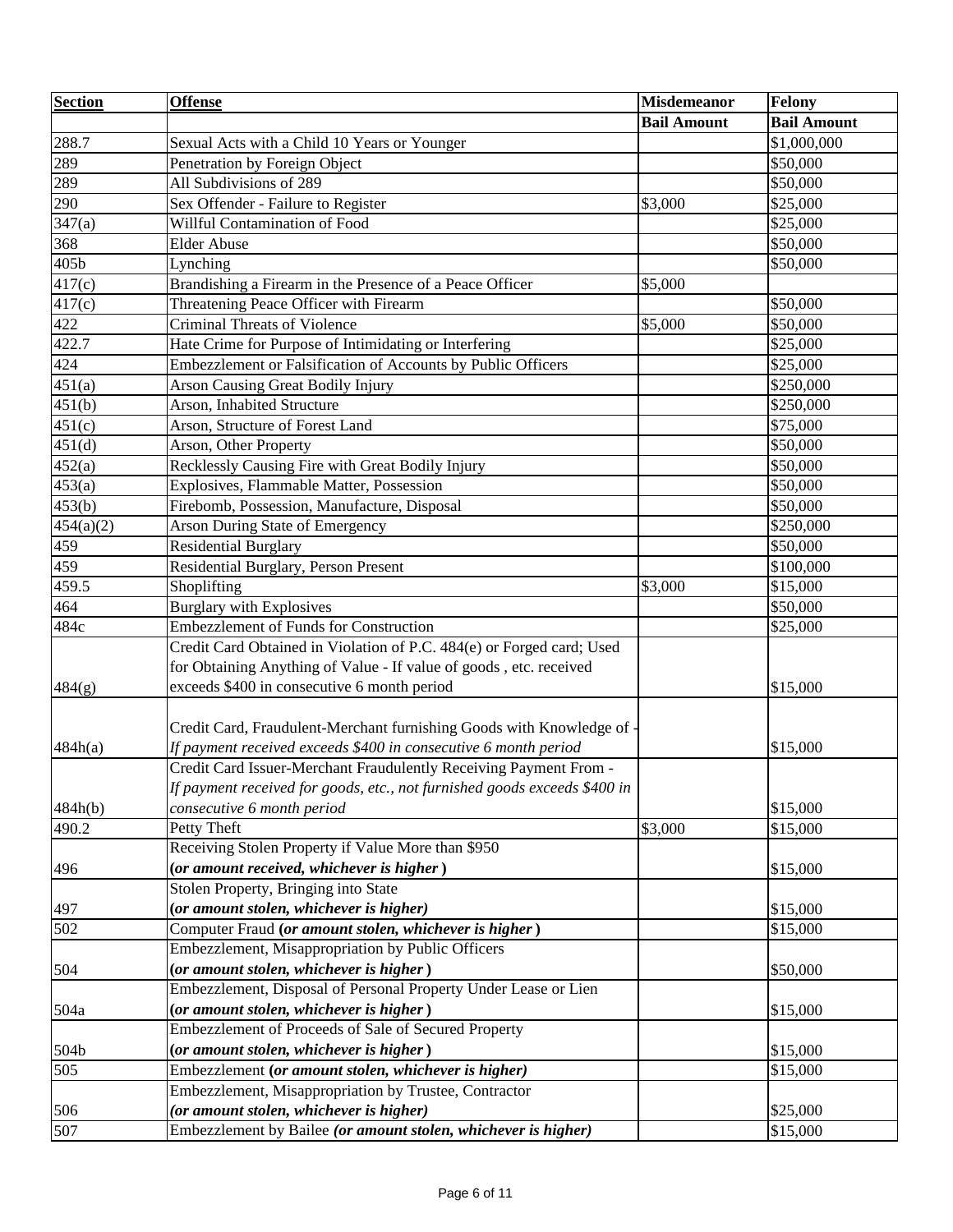| <b>Section</b> | <b>Offense</b>                              | <b>Misdemeanor</b> | Felony             |
|----------------|---------------------------------------------|--------------------|--------------------|
|                |                                             | <b>Bail Amount</b> | <b>Bail Amount</b> |
|                | Embezzlement or Defalcation of Public Funds |                    |                    |
| 514            | $ $ (or amount stolen, whichever is higher) |                    | \$15,000           |
| 518            | Extortion, Not Amounting to Robbery         |                    | \$35,000           |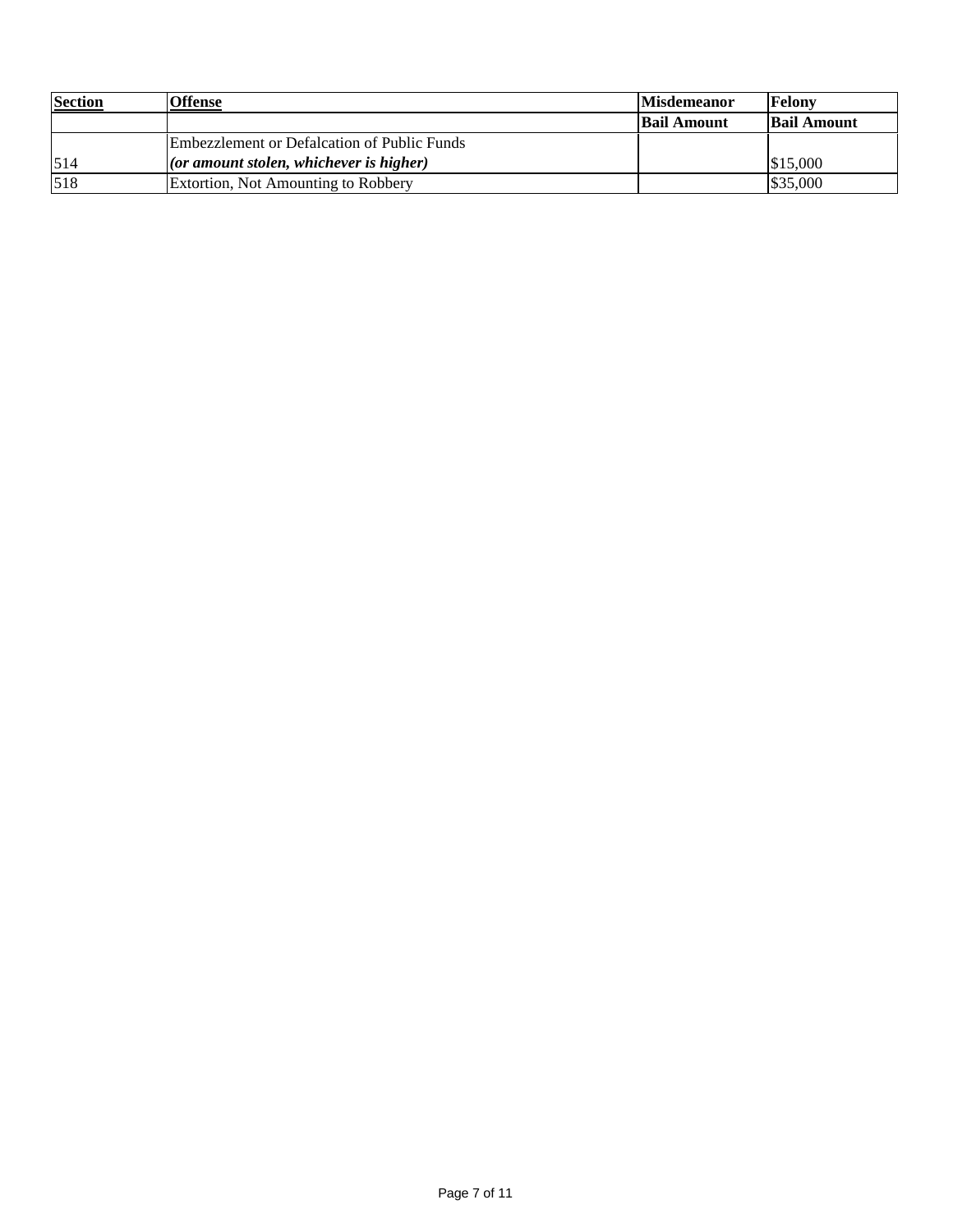| <b>Section</b> | <b>Offense</b>                                                                        | <b>Misdemeanor</b> | Felony                           |
|----------------|---------------------------------------------------------------------------------------|--------------------|----------------------------------|
|                |                                                                                       | <b>Bail Amount</b> | <b>Bail Amount</b>               |
| 519            | Extortion, Not Amounting to Robbery                                                   |                    | \$35,000                         |
| 522            | Extortion, Obtaining Signature by Threats                                             |                    | \$50,000                         |
| 523            | <b>Extortion, Threatening Letters</b>                                                 |                    | \$35,000                         |
| 548            | Defrauding Insurer (or amount taken, whichever is greater)                            |                    | \$25,000                         |
| 594.3          | Church Vandalism                                                                      |                    | \$50,000                         |
| 626.81         | Sex Offender - Failure to Register                                                    |                    | \$25,000                         |
| 626.9          | Firearms Prohibited in Public School or University                                    | \$5,000            | \$30,000                         |
| 626.9          | Possession of Gun on School Grounds                                                   |                    | \$30,000                         |
| 646.9          | Stalking                                                                              |                    | \$150,000                        |
| 647.6          | Annoying or Molesting Children                                                        | \$5,000            |                                  |
| 647(f)         | Drunk in Public                                                                       | \$500              |                                  |
| 653(c)         | Registered Sex Offender - Elderly Victim                                              |                    | \$25,000                         |
|                |                                                                                       |                    | Same as Substantive              |
| 653f(a)        | Solicitation to Commit Felony                                                         |                    | Offense                          |
| 653f(b)        | Solicit Murder                                                                        |                    | \$500,000                        |
| 653f(c)        | Solicit Rape, etc                                                                     |                    | \$100,000<br>Same as Substantive |
| 664(a)         | Attempt (except for attempted murder)                                                 |                    | Offense                          |
| 664/187        | <b>Attempted Murder</b>                                                               |                    | \$500,000                        |
| 1320(b)        | Felony FTA                                                                            |                    | \$15,000                         |
|                |                                                                                       |                    | warrant amount plus              |
| 1551/1552      | Fugitive from Another State (Per P.C. §1554.3)                                        |                    | \$100,000                        |
| 4501           |                                                                                       |                    | \$50,000                         |
| 4501.5         | Assault with Deadly Weapon by Prison Inmate<br>Battery on Non-Inmate by Prison Inmate |                    | \$25,000                         |
| 4502           | Possession of Deadly Weapon by Prison Inmate                                          |                    |                                  |
| 4503           | Holding of Hostages by Prison Inmate                                                  |                    | \$50,000                         |
| 4530(a)        | Escape, Attempted Escape from Prison w/ Force, Violence                               |                    | \$100,000<br>No Bail             |
| 4530(b)        | Escape, Attempted Escape from Prison w/o Force, Violence                              |                    | No Bail                          |
|                | Escape, Attempted Escape by Misdemeanant, Inebriate, or Person on                     |                    |                                  |
|                | Work Furlough from Jail, Industrial Farm, etc.                                        |                    |                                  |
| 4532(a)(1)     | <b>Convicted</b>                                                                      |                    | No Bail                          |
|                |                                                                                       |                    | $$100,000 + bail$                |
|                |                                                                                       |                    | amount on original               |
|                | <b>Not Convicted</b>                                                                  |                    | charge                           |
| 4532(b)(1)     | Escape, Attempted Escape by Felon from Jail, Industrial Farm, etc.                    |                    |                                  |
|                | Convicted                                                                             |                    | No Bail                          |
|                |                                                                                       |                    | $$100,000 + bail$                |
|                | <b>Not Convicted</b>                                                                  |                    | amount on original<br>charge     |
| 4574           | Smuggling Weapon into Jail or Prison                                                  |                    | \$50,000                         |
| 11411(b)       | Terrorizing                                                                           |                    | \$25,000                         |
|                | Terrorizing by Arson                                                                  |                    |                                  |
| 11413          |                                                                                       |                    | \$100,000<br>$***$               |
| 12022(a)(1)    | Principal Armed with Firearm                                                          |                    | \$15,000                         |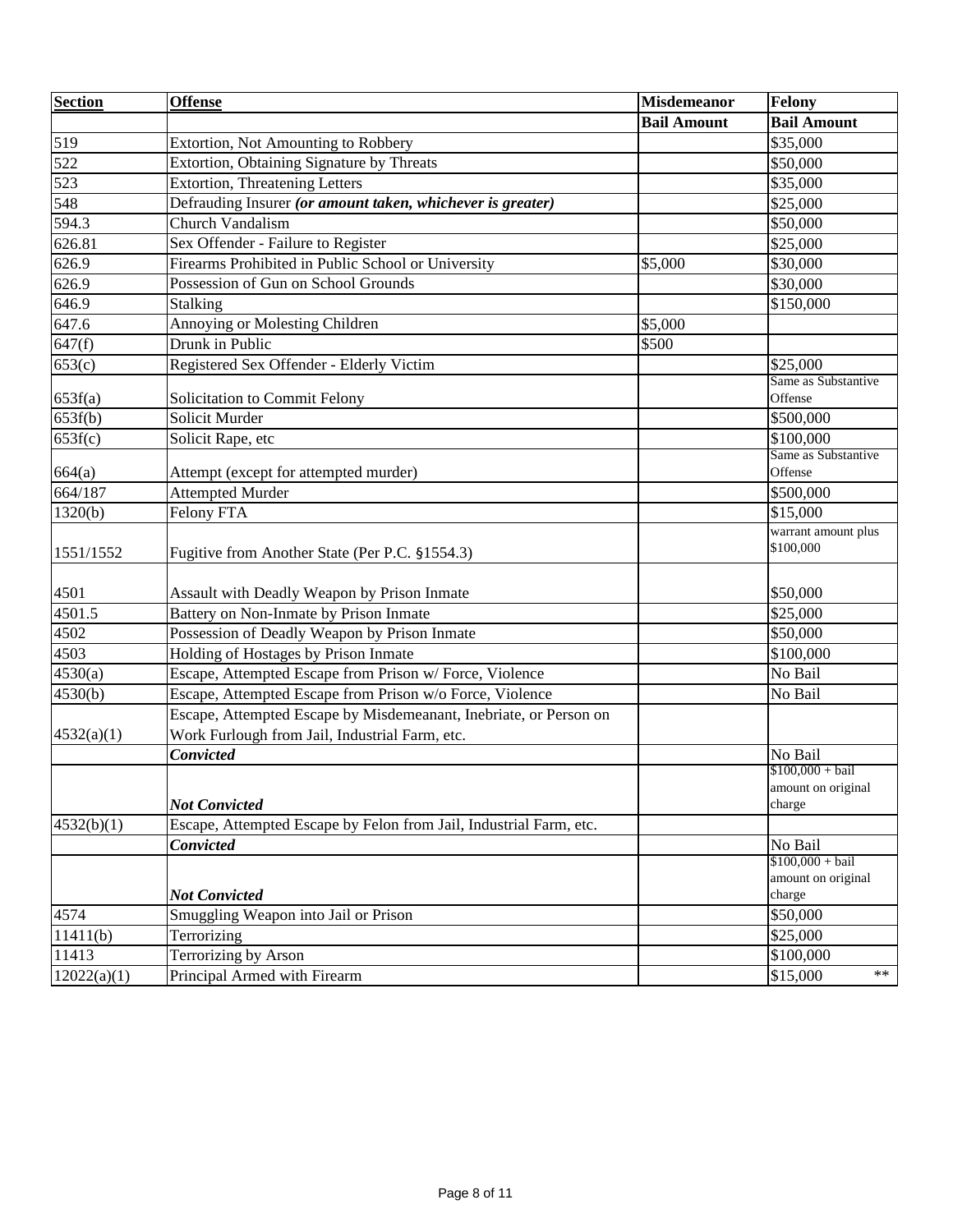| <b>Section</b> | <b>Offense</b>                                                         | <b>Misdemeanor</b> | <b>Felony</b>                  |
|----------------|------------------------------------------------------------------------|--------------------|--------------------------------|
|                |                                                                        | <b>Bail Amount</b> | <b>Bail Amount</b>             |
| 12022(a)(2)    | Principal Armed with Assault Weapon                                    |                    | $***$<br>\$25,000              |
| 12022(b)       | Personal Use of Weapon Other than Firearm                              |                    | \$25,000<br>$***$              |
| 12022(c)       | Principal Armed with Firearm During Specified Drug Offenses            |                    | \$25,000<br>$\ast\ast$         |
| 12022(d)       | Knowing Another Principle is Armed                                     |                    | $***$<br>\$25,000              |
|                | New Felony Offense Committed While Felony Charges Pending against      |                    |                                |
| 12022.1(b)     | Defendant                                                              |                    | $***$<br>\$25,000              |
| 12022.2(a)     | <b>Armor Piercing Ammunition</b>                                       |                    | $\ast\ast$<br>\$50,000         |
| 12022.3(a)     | <b>Use Firearm Sex Case</b>                                            |                    | \$50,000<br>$\ast\ast$         |
| 12022.3(b)     | <b>Armed Firearm Sex Case</b>                                          |                    | \$25,000<br>$***$              |
| 12022.5(a)     | Personal Use of Firearm                                                |                    | $\ast$ $\ast$<br>\$50,000      |
| 12022.53(b)    | Personal Use of Firearm in Enumerated Felonies                         |                    | $***$<br>\$50,000              |
| 12022.53(c)    | Discharge of Firearm in Enumerated Felonies                            |                    | $***$<br>\$100,000             |
| 12022.53(d)    | Great Bodily Injury with Firearm in Enumerated Felonies                |                    | \$1,000,000<br>$\star$ $\star$ |
| 12022.55       | Discharging Firearm from Vehicle                                       |                    | $\ast\ast$<br>\$50,000         |
| 12022.6(a)(1)  | Loss Exceeds 65,000 (or amount of loss, whichever is greater)          |                    | $\ast\ast$<br>\$50,000         |
| 12022.6(a)(2)  | Loss Exceeds 200,000 (or amount of loss, whichever is greater)         |                    | $\star\,\star$<br>\$150,000    |
| 12022.6(a)(3)  | Loss Exceeds 1,300,000 (or amount of loss, whichever is greater)       |                    | $\star$ $\star$<br>\$1,000,000 |
| 12022.6(a)(4)  | Loss Exceeds 3,200,000 (or amount of loss, whichever is greater)       |                    | $\ast$ $\ast$<br>\$2,500,000   |
| 12022.7        | <b>Infliction of Great Bodily Injury</b>                               |                    | $\ast\ast$<br>\$50,000         |
| 12022.75(a)    | Administer Drug Against Victim's Will                                  |                    | \$25,000<br>$\ast\ast$         |
| 12022.75(b)    | Administer Drug Against Victim's Will in Sex Offense                   |                    | \$50,000<br>$***$              |
| 12022.8        | G.B.I. in Connection with certain Sex Offense                          |                    | \$50,000<br>$***$              |
| 12022.9        | G.B.I. Causing Termination of Pregnancy                                |                    | $***$<br>\$100,000             |
|                |                                                                        |                    | ** ADD TO PRESUMPTIVE BAIL     |
| 18715          | Possession of Destructive Devices or Explosives in Public Places       |                    | \$500,000                      |
|                | Possession of Materials with Intent to Make Destructive Device or      |                    |                                |
| 18720          | Explosive                                                              |                    | \$150,000                      |
| 18725          | Carrying or Placing Explosive on Common Carrier                        |                    | \$500,000                      |
|                | Possession of Exploding or Destructive Device or Explosive with Intent |                    |                                |
| 18740          | to Injure                                                              |                    | \$500,000                      |
| 18745          | Exploding Destructive Device or Explosive with Intent to Murder        |                    | \$1,000,000                    |
| 18750          | Unlawful Explosion Causing Bodily Injury                               |                    | \$500,000                      |
| 25400(a)(1)    | Carry a concealed firearm - vehicle driver                             |                    | \$25,000                       |
| 25400(a)(2)    | Carry a concealed firearm - upon a person                              |                    | \$25,000                       |
| 25400(a)(3)    | Carry a concealed firearm - vehicle occupants                          |                    | \$25,000                       |
|                | Concealed Weapon on Person with Prior Conviction of Crimes against     |                    |                                |
| 25400(c)(1)    | Person, Property or Involving Drugs                                    |                    | \$25,000                       |
| 26100(c)       | Personally Shooting from Motor Vehicle                                 |                    | \$250,000                      |
| 29800(a)(1)    | Concealable Firearms, Ownership or Possession by Felon, Addict         |                    | \$25,000                       |
|                |                                                                        |                    |                                |
|                |                                                                        |                    |                                |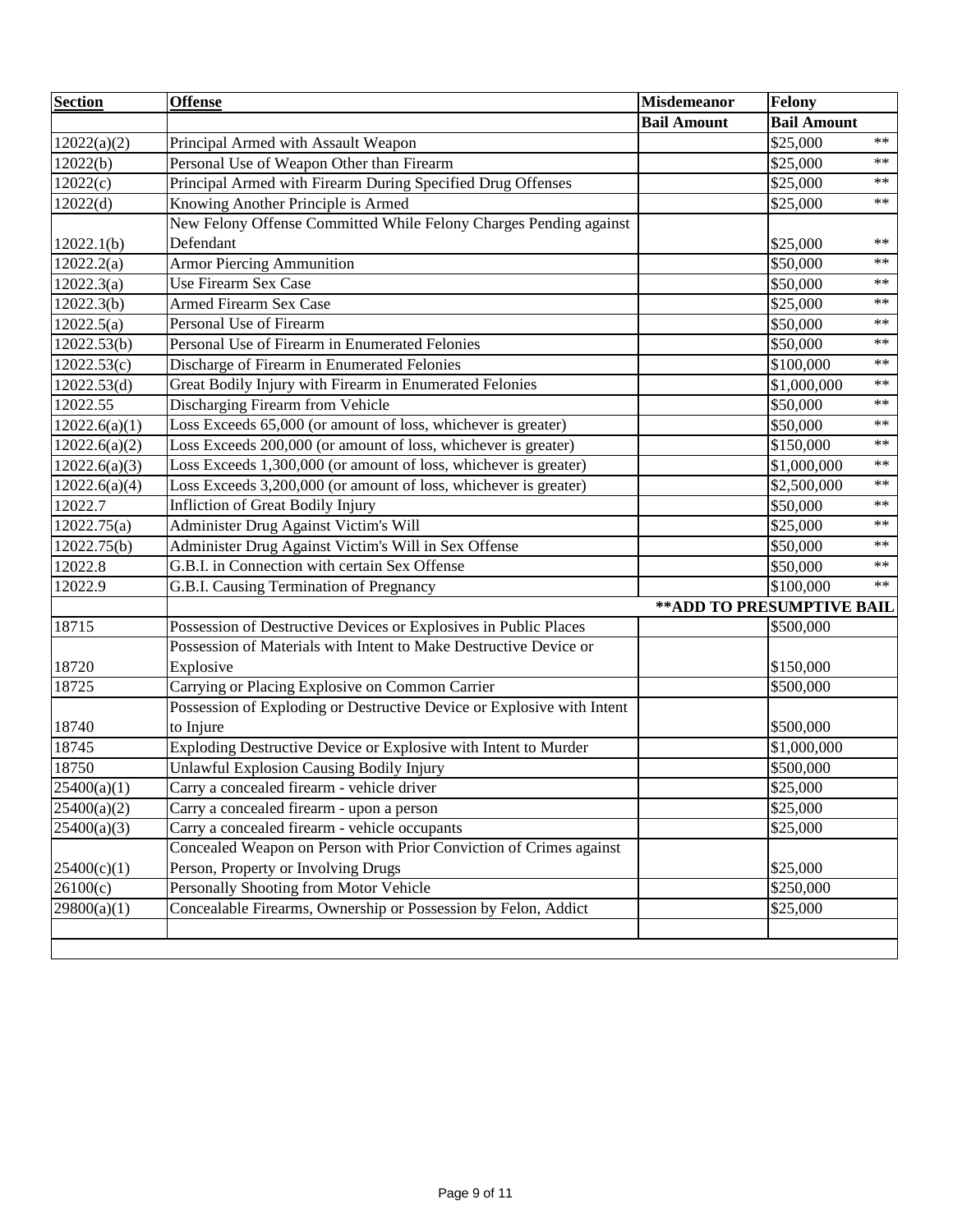| <b>Section</b>      | <b>Offense</b>                                                      | <b>Misdemeanor</b> | <b>Felony</b>      |
|---------------------|---------------------------------------------------------------------|--------------------|--------------------|
|                     |                                                                     | <b>Bail Amount</b> | <b>Bail Amount</b> |
| <b>VEHICLE CODE</b> |                                                                     |                    |                    |
| 2800                | Obedience to Traffic Officer                                        | \$1,000            |                    |
| 2800.1              | Flight from Pursuing Peace Officer                                  | \$1,000            |                    |
| 2800.2              | Attempting to Evade peace Officer while Driving Recklessly          |                    | \$50,000           |
| 2800.3(b)           | Willful Flight Causing Death                                        |                    | \$100,000          |
| 12500(a)            | Driving without a Valid License                                     | \$1,000            |                    |
| 20001               | Hit and Run: Personal Injury                                        |                    | \$25,000           |
| 20001(b)(2)         | Hit and Run with Death                                              |                    | \$100,000          |
| 23109(b)            | Aiding or Abetting in Speed Contest                                 | \$1,000            |                    |
| 23109(c)            | Exhibition of Speed, Aiding or Abetting                             | \$1,000            |                    |
| 23152(a)            | Driving Under the Influence of Alcohol or Drugs 1st offense         | \$5,000            |                    |
| 23152(b)            | Driving While Having .08% Alcohol or more 1st offense               | \$5,000            |                    |
| 23152(c)            | Driving Under the Influence of Drugs 1st offense                    | \$5,000            |                    |
| For all 23152       |                                                                     |                    |                    |
| subdivisions        | With one prior conviction within $ten(10)$ years                    | \$7,500            |                    |
|                     | With two or more prior convictions within ten (10) years            | \$10,000           |                    |
|                     | With three or more priors within ten $(10)$ years as a misdo        | \$15,000           |                    |
|                     | Driving Under the Influence of Alcohol or Drugs (if a Felony per VC |                    |                    |
| 23152               | \$23550)                                                            |                    | \$50,000           |
| 23153               | Driving Under the Influence of Alcohol or Drugs: Bodily Injury      |                    | \$75,000           |
| 23222(b)            | Possession of Marijuana by Driver                                   | \$1,000            |                    |
|                     |                                                                     |                    |                    |
|                     | <b>WELFARE &amp; INSTITUTIONS CODE</b>                              |                    |                    |
|                     |                                                                     | <b>Misdemeanor</b> | Felony             |
|                     |                                                                     | <b>Bail Amount</b> | <b>Bail Amount</b> |
| 10980(c)            | <b>Welfare Fraud</b>                                                |                    | \$10,000           |
|                     |                                                                     |                    |                    |